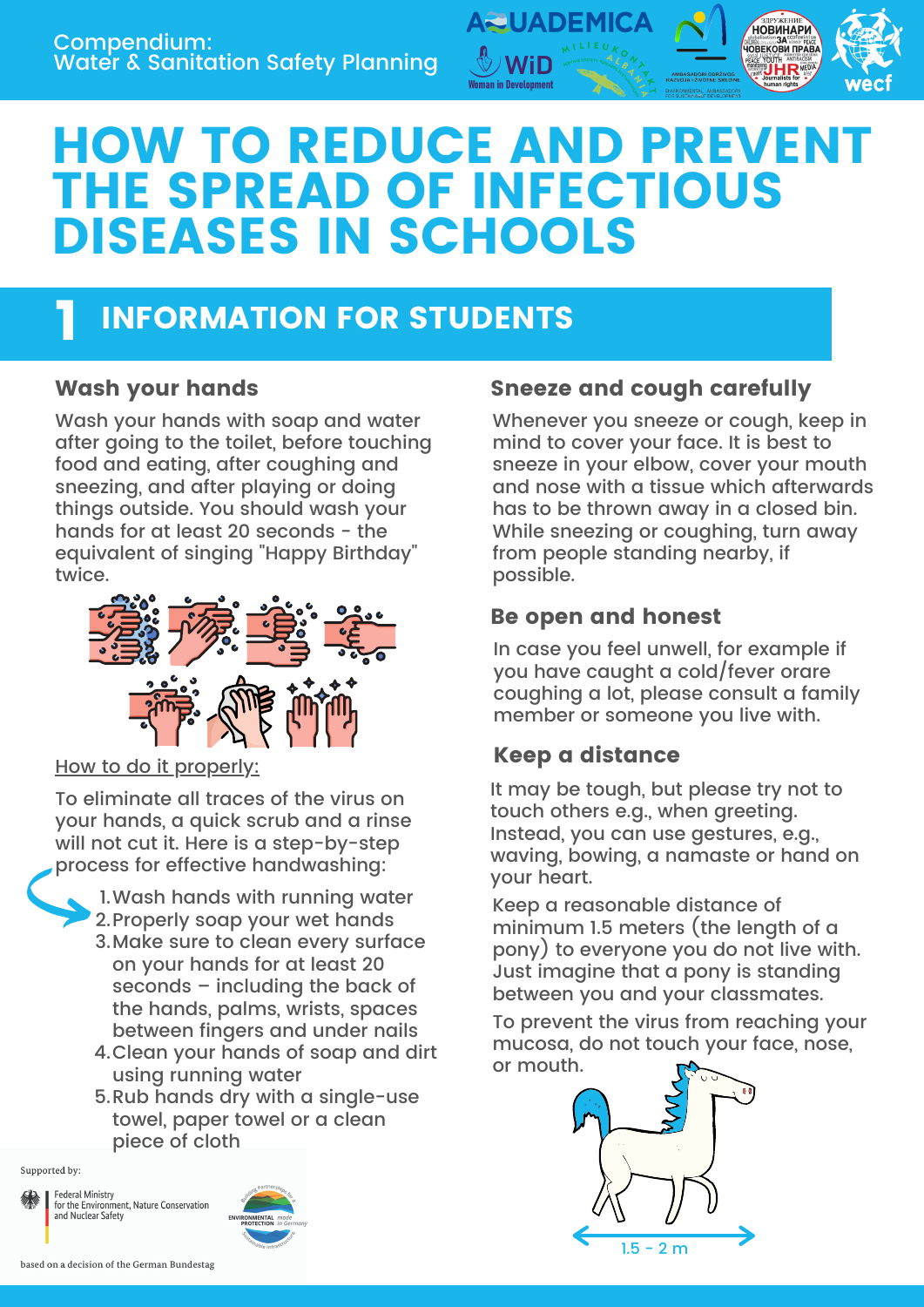

Education ministries, school principals, teachers, and administrators are expected to disperse knowledge about appropriate behaviour e.g. by including it in the curriculum. Consequently, information on adequate hand hygiene can trickle down from administrative entities to students, their families and local communities. Proper hand hygiene facilities should be provided by executives (e.g., water and soap).

**QUADEM** 

#### Create an environment that enables physical distancing

Steps to encourage physical distancing during in-person schooling may include:

- Close down lockers
- Create one-way traffic in school hallways, also by using pylons or sticky tape
- Classes, instructions, meals and recess should be given in outside areas
- Limit the number of children on school buses to facilitate physical distancing
- Move desks apart with enough space in between them, ideally desks face in the same direction
- Erect Plexiglas shields and partitions as physical barriers between educators and students
- Physical distancing while hand washing must be secured in inside and outside facilities: To meet official physical distance guidelines, some of the water outlets (e.g., taps) should be covered with foil or sealed with stickers. Floor markings secure orientation and enough space among all users.
- Divide students in learning groups
- Aerate the classrooms every 40 minutes

#### Ensure a hygienic environment

**HOBUHAPU HOBEKOBI TIPABA** 

For students to comply with hygiene rules, an appropriate environment must be created in schools. The following points must be observed:

- Provide sufficient hand-washing opportunities at entrances and in restrooms with clean water and adequate soap.
- Washing opportunities must allow physical distancing and be accessible to all.
- Ensure an adequate water supply. If problems arise in this regard, ask the community for assistance, and encourage children to bring bottled water from home.
- Ensure the supply of consumables (soap, hand sanitizers, cleaning supplies, protective equipment).
- Make sure that the school is cleaned and disinfected regularly.
- Appoint staff member(s) or older students from a WASH club as a monitoring team to regularly check the toilets.
- Train school staff, parents, and pupils on hygienic behaviour



Supported by:

**Federal Ministry** for the Environment, Nature Conservation<br>and Nuclear Safety